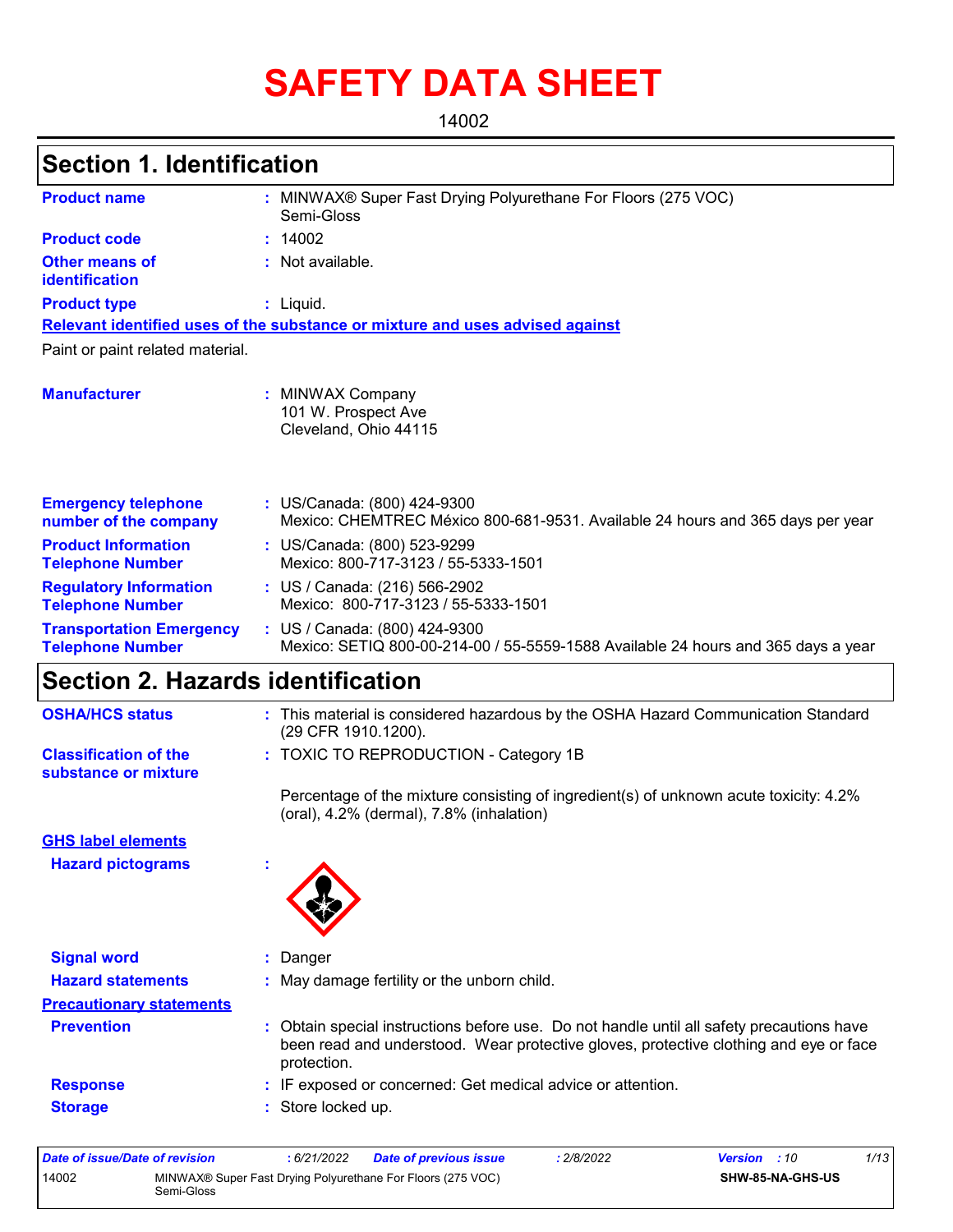# **Section 2. Hazards identification**

| <b>Hazards not otherwise</b><br><b>classified</b> | : None known.                                                                                                                                                                                                                                             |
|---------------------------------------------------|-----------------------------------------------------------------------------------------------------------------------------------------------------------------------------------------------------------------------------------------------------------|
|                                                   | Please refer to the SDS for additional information. Keep out of reach of children. Do not<br>transfer contents to other containers for storage.                                                                                                           |
|                                                   | This product contains a Significant New Use Rule (SNUR) Chemical. Do not allow this<br>product to enter drains, sewers, wastewater treatment systems, groundwater, streams,<br>lakes or ponds. See Environmental Data Sheet (EDS) for additional details. |
| <b>Supplemental label</b><br>elements             | WARNING: This product contains chemicals known to the State of California to cause<br>cancer and birth defects or other reproductive harm. FOR INDUSTRIAL USE ONLY.                                                                                       |
| <b>Disposal</b>                                   | : Dispose of contents and container in accordance with all local, regional, national and<br>international regulations.                                                                                                                                    |

# **Section 3. Composition/information on ingredients**

| <b>Substance/mixture</b>                | : Mixture        |
|-----------------------------------------|------------------|
| <b>Other means of</b><br>identification | : Not available. |

### **CAS number/other identifiers**

| <b>Ingredient name</b>        | % by weight | <b>CAS number</b> |
|-------------------------------|-------------|-------------------|
| 2-Methoxymethylethoxypropanol | ≤5          | 34590-94-8        |
| l 1-Methvl-2-Pvrrolidone_     | ≤4.6        | 872-50-4          |

Any concentration shown as a range is to protect confidentiality or is due to batch variation.

**There are no additional ingredients present which, within the current knowledge of the supplier and in the concentrations applicable, are classified and hence require reporting in this section.**

**Occupational exposure limits, if available, are listed in Section 8.**

### **Section 4. First aid measures**

| <b>Description of necessary first aid measures</b> |                                                                                                                                                                                                                                                                                                                                                                                                                                                                                                                                                                                                                                                                                                                     |
|----------------------------------------------------|---------------------------------------------------------------------------------------------------------------------------------------------------------------------------------------------------------------------------------------------------------------------------------------------------------------------------------------------------------------------------------------------------------------------------------------------------------------------------------------------------------------------------------------------------------------------------------------------------------------------------------------------------------------------------------------------------------------------|
| <b>Eye contact</b>                                 | : Immediately flush eyes with plenty of water, occasionally lifting the upper and lower<br>eyelids. Check for and remove any contact lenses. Continue to rinse for at least 10<br>minutes. Get medical attention if irritation occurs.                                                                                                                                                                                                                                                                                                                                                                                                                                                                              |
| <b>Inhalation</b>                                  | : Remove victim to fresh air and keep at rest in a position comfortable for breathing. If<br>not breathing, if breathing is irregular or if respiratory arrest occurs, provide artificial<br>respiration or oxygen by trained personnel. It may be dangerous to the person providing<br>aid to give mouth-to-mouth resuscitation. Get medical attention. If unconscious, place<br>in recovery position and get medical attention immediately. Maintain an open airway.<br>Loosen tight clothing such as a collar, tie, belt or waistband. In case of inhalation of<br>decomposition products in a fire, symptoms may be delayed. The exposed person may<br>need to be kept under medical surveillance for 48 hours. |
| <b>Skin contact</b>                                | : Flush contaminated skin with plenty of water. Remove contaminated clothing and<br>shoes. Wash contaminated clothing thoroughly with water before removing it, or wear<br>gloves. Continue to rinse for at least 10 minutes. Get medical attention. Wash clothing<br>before reuse. Clean shoes thoroughly before reuse.                                                                                                                                                                                                                                                                                                                                                                                            |
| <b>Ingestion</b>                                   | : Wash out mouth with water. Remove dentures if any. If material has been swallowed<br>and the exposed person is conscious, give small quantities of water to drink. Stop if the<br>exposed person feels sick as vomiting may be dangerous. Do not induce vomiting<br>unless directed to do so by medical personnel. If vomiting occurs, the head should be<br>kept low so that vomit does not enter the lungs. Get medical attention. Never give<br>anything by mouth to an unconscious person. If unconscious, place in recovery position<br>and get medical attention immediately. Maintain an open airway. Loosen tight clothing<br>such as a collar, tie, belt or waistband.                                   |
| Data of issue/Data of revision                     | 2/12<br>.6/21/2022<br>.2/2/2022<br>Data of province issue<br>V                                                                                                                                                                                                                                                                                                                                                                                                                                                                                                                                                                                                                                                      |

| Date of issue/Date of revision |            | 6/21/2022 | Date of previous issue                                      | 2/8/2022 | <b>Version</b> : 10 |                  | 2/13 |
|--------------------------------|------------|-----------|-------------------------------------------------------------|----------|---------------------|------------------|------|
| 14002                          | Semi-Gloss |           | MINWAX® Super Fast Drying Polyurethane For Floors (275 VOC) |          |                     | SHW-85-NA-GHS-US |      |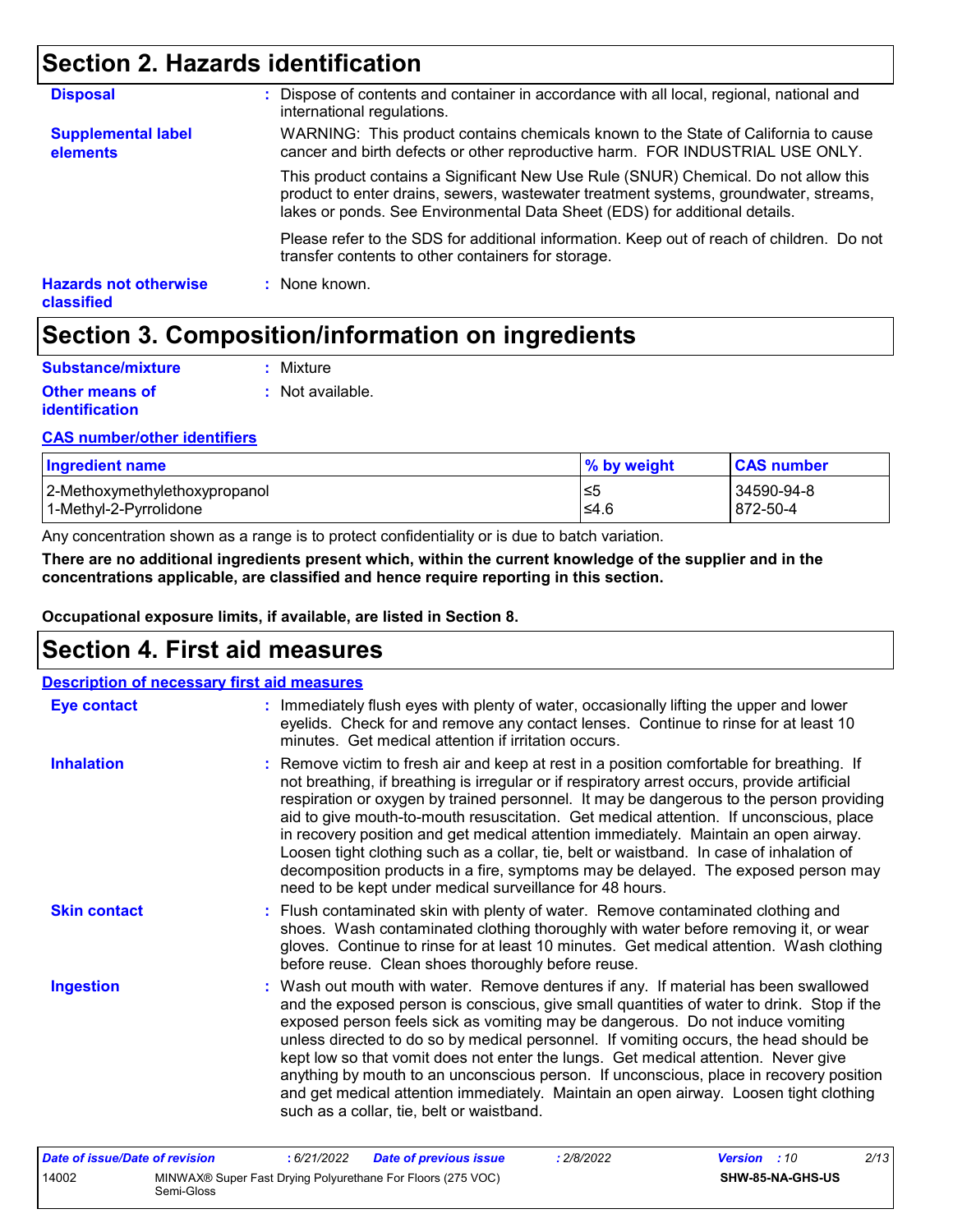# **Section 4. First aid measures**

### **Most important symptoms/effects, acute and delayed**

| <b>Potential acute health effects</b> |                                                                                                                                                                         |
|---------------------------------------|-------------------------------------------------------------------------------------------------------------------------------------------------------------------------|
| <b>Eye contact</b>                    | : No known significant effects or critical hazards.                                                                                                                     |
| <b>Inhalation</b>                     | : No known significant effects or critical hazards.                                                                                                                     |
| <b>Skin contact</b>                   | : No known significant effects or critical hazards.                                                                                                                     |
| <b>Ingestion</b>                      | : No known significant effects or critical hazards.                                                                                                                     |
| <b>Over-exposure signs/symptoms</b>   |                                                                                                                                                                         |
| <b>Eye contact</b>                    | : No specific data.                                                                                                                                                     |
| <b>Inhalation</b>                     | : Adverse symptoms may include the following:<br>reduced fetal weight<br>increase in fetal deaths<br>skeletal malformations                                             |
| <b>Skin contact</b>                   | : Adverse symptoms may include the following:<br>reduced fetal weight<br>increase in fetal deaths<br>skeletal malformations                                             |
| <b>Ingestion</b>                      | : Adverse symptoms may include the following:<br>reduced fetal weight<br>increase in fetal deaths<br>skeletal malformations                                             |
|                                       | <b>Indication of immediate medical attention and special treatment needed, if necessary</b>                                                                             |
| <b>Notes to physician</b>             | : In case of inhalation of decomposition products in a fire, symptoms may be delayed.<br>The exposed person may need to be kept under medical surveillance for 48 hours |

| <b>Specific treatments</b>        | The exposed person may need to be kept under medical surveillance for 48 hours.<br>: No specific treatment.                                                                                                                                                                                                                                                                                                     |
|-----------------------------------|-----------------------------------------------------------------------------------------------------------------------------------------------------------------------------------------------------------------------------------------------------------------------------------------------------------------------------------------------------------------------------------------------------------------|
| <b>Protection of first-aiders</b> | : No action shall be taken involving any personal risk or without suitable training. If it is<br>suspected that fumes are still present, the rescuer should wear an appropriate mask or<br>self-contained breathing apparatus. It may be dangerous to the person providing aid to<br>give mouth-to-mouth resuscitation. Wash contaminated clothing thoroughly with water<br>before removing it, or wear gloves. |

**See toxicological information (Section 11)**

## **Section 5. Fire-fighting measures**

| <b>Extinguishing media</b>                             |            |                                                      |                                                                 |            |                                                                                                                                                                                        |      |
|--------------------------------------------------------|------------|------------------------------------------------------|-----------------------------------------------------------------|------------|----------------------------------------------------------------------------------------------------------------------------------------------------------------------------------------|------|
| <b>Suitable extinguishing</b><br>media                 |            |                                                      | : Use an extinguishing agent suitable for the surrounding fire. |            |                                                                                                                                                                                        |      |
| <b>Unsuitable extinguishing</b><br>media               |            | : None known.                                        |                                                                 |            |                                                                                                                                                                                        |      |
| <b>Specific hazards arising</b><br>from the chemical   |            |                                                      |                                                                 |            | : In a fire or if heated, a pressure increase will occur and the container may burst.                                                                                                  |      |
| <b>Hazardous thermal</b><br>decomposition products     |            | carbon dioxide<br>carbon monoxide<br>nitrogen oxides | : Decomposition products may include the following materials:   |            |                                                                                                                                                                                        |      |
| <b>Special protective actions</b><br>for fire-fighters |            | training.                                            |                                                                 |            | : Promptly isolate the scene by removing all persons from the vicinity of the incident if<br>there is a fire. No action shall be taken involving any personal risk or without suitable |      |
| Date of issue/Date of revision                         |            | :6/21/2022                                           | <b>Date of previous issue</b>                                   | : 2/8/2022 | <b>Version</b> : 10                                                                                                                                                                    | 3/13 |
| 14002                                                  | Semi-Gloss |                                                      | MINWAX® Super Fast Drying Polyurethane For Floors (275 VOC)     |            | SHW-85-NA-GHS-US                                                                                                                                                                       |      |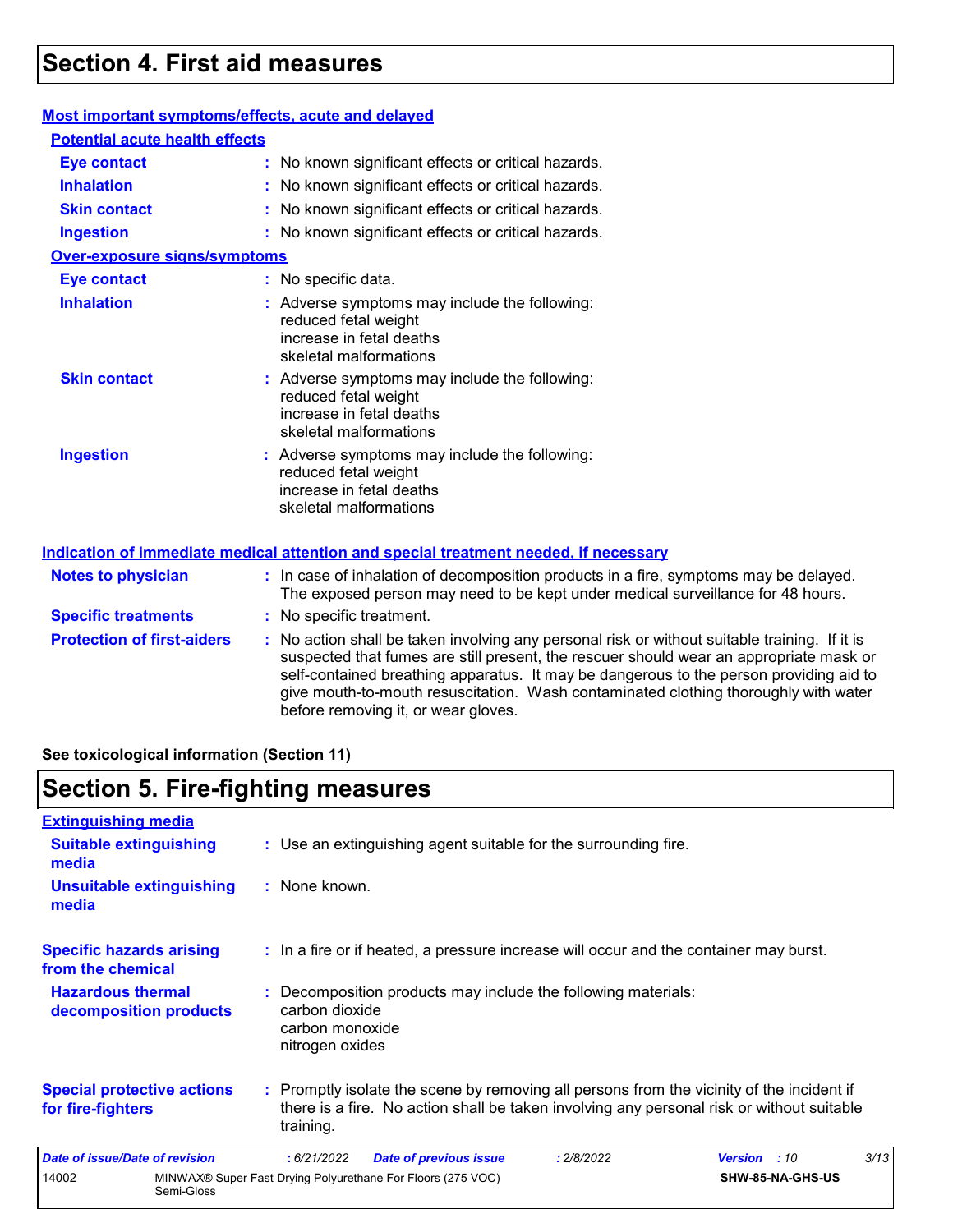# **Section 5. Fire-fighting measures**

Fire-fighters should wear appropriate protective equipment and self-contained breathing **:** apparatus (SCBA) with a full face-piece operated in positive pressure mode. **Special protective equipment for fire-fighters**

### **Section 6. Accidental release measures**

|                                                              | <b>Personal precautions, protective equipment and emergency procedures</b>                                                                                                                                                                                                                                                                                                                                                                                                                                                                                                                                                                                                                                   |
|--------------------------------------------------------------|--------------------------------------------------------------------------------------------------------------------------------------------------------------------------------------------------------------------------------------------------------------------------------------------------------------------------------------------------------------------------------------------------------------------------------------------------------------------------------------------------------------------------------------------------------------------------------------------------------------------------------------------------------------------------------------------------------------|
| For non-emergency<br>personnel                               | : No action shall be taken involving any personal risk or without suitable training.<br>Evacuate surrounding areas. Keep unnecessary and unprotected personnel from<br>entering. Do not touch or walk through spilled material. Avoid breathing vapor or mist.<br>Provide adequate ventilation. Wear appropriate respirator when ventilation is<br>inadequate. Put on appropriate personal protective equipment.                                                                                                                                                                                                                                                                                             |
| For emergency responders :                                   | If specialized clothing is required to deal with the spillage, take note of any information in<br>Section 8 on suitable and unsuitable materials. See also the information in "For non-<br>emergency personnel".                                                                                                                                                                                                                                                                                                                                                                                                                                                                                             |
| <b>Environmental precautions</b>                             | : This product contains a Significant New Use Rule (SNUR) Chemical. Do not allow<br>this product to enter drains, sewers, wastewater treatment systems, groundwater,<br>streams, lakes or ponds. See Environmental Data Sheet (EDS) for additional<br>details.                                                                                                                                                                                                                                                                                                                                                                                                                                               |
|                                                              | Avoid dispersal of spilled material and runoff and contact with soil, waterways, drains<br>and sewers. Inform the relevant authorities if the product has caused environmental<br>pollution (sewers, waterways, soil or air).                                                                                                                                                                                                                                                                                                                                                                                                                                                                                |
| <b>Methods and materials for containment and cleaning up</b> |                                                                                                                                                                                                                                                                                                                                                                                                                                                                                                                                                                                                                                                                                                              |
| <b>Small spill</b>                                           | : Stop leak if without risk. Move containers from spill area. Dilute with water and mop up<br>if water-soluble. Alternatively, or if water-insoluble, absorb with an inert dry material and<br>place in an appropriate waste disposal container. Dispose of via a licensed waste<br>disposal contractor.                                                                                                                                                                                                                                                                                                                                                                                                     |
| <b>Large spill</b>                                           | : Stop leak if without risk. Move containers from spill area. Approach release from<br>upwind. Prevent entry into sewers, water courses, basements or confined areas. Wash<br>spillages into an effluent treatment plant or proceed as follows. Contain and collect<br>spillage with non-combustible, absorbent material e.g. sand, earth, vermiculite or<br>diatomaceous earth and place in container for disposal according to local regulations<br>(see Section 13). Dispose of via a licensed waste disposal contractor. Contaminated<br>absorbent material may pose the same hazard as the spilled product. Note: see<br>Section 1 for emergency contact information and Section 13 for waste disposal. |

# **Section 7. Handling and storage**

### **Precautions for safe handling**

| <b>Protective measures</b>                       | : Put on appropriate personal protective equipment (see Section 8). Avoid exposure -<br>obtain special instructions before use. Avoid exposure during pregnancy. Do not<br>handle until all safety precautions have been read and understood. Do not get in eyes<br>or on skin or clothing. Do not ingest. Avoid breathing vapor or mist. If during normal<br>use the material presents a respiratory hazard, use only with adequate ventilation or<br>wear appropriate respirator. Keep in the original container or an approved alternative<br>made from a compatible material, kept tightly closed when not in use. Empty containers<br>retain product residue and can be hazardous. Do not reuse container. |
|--------------------------------------------------|-----------------------------------------------------------------------------------------------------------------------------------------------------------------------------------------------------------------------------------------------------------------------------------------------------------------------------------------------------------------------------------------------------------------------------------------------------------------------------------------------------------------------------------------------------------------------------------------------------------------------------------------------------------------------------------------------------------------|
| <b>Advice on general</b><br>occupational hygiene | : Eating, drinking and smoking should be prohibited in areas where this material is<br>handled, stored and processed. Workers should wash hands and face before eating,<br>drinking and smoking. Remove contaminated clothing and protective equipment before<br>entering eating areas. See also Section 8 for additional information on hygiene<br>measures.                                                                                                                                                                                                                                                                                                                                                   |

| Date of issue/Date of revision |            | : 6/21/2022 | Date of previous issue                                      | 2/8/2022 | <b>Version</b> : 10 |                         | 4/13 |
|--------------------------------|------------|-------------|-------------------------------------------------------------|----------|---------------------|-------------------------|------|
| 14002                          | Semi-Gloss |             | MINWAX® Super Fast Drying Polyurethane For Floors (275 VOC) |          |                     | <b>SHW-85-NA-GHS-US</b> |      |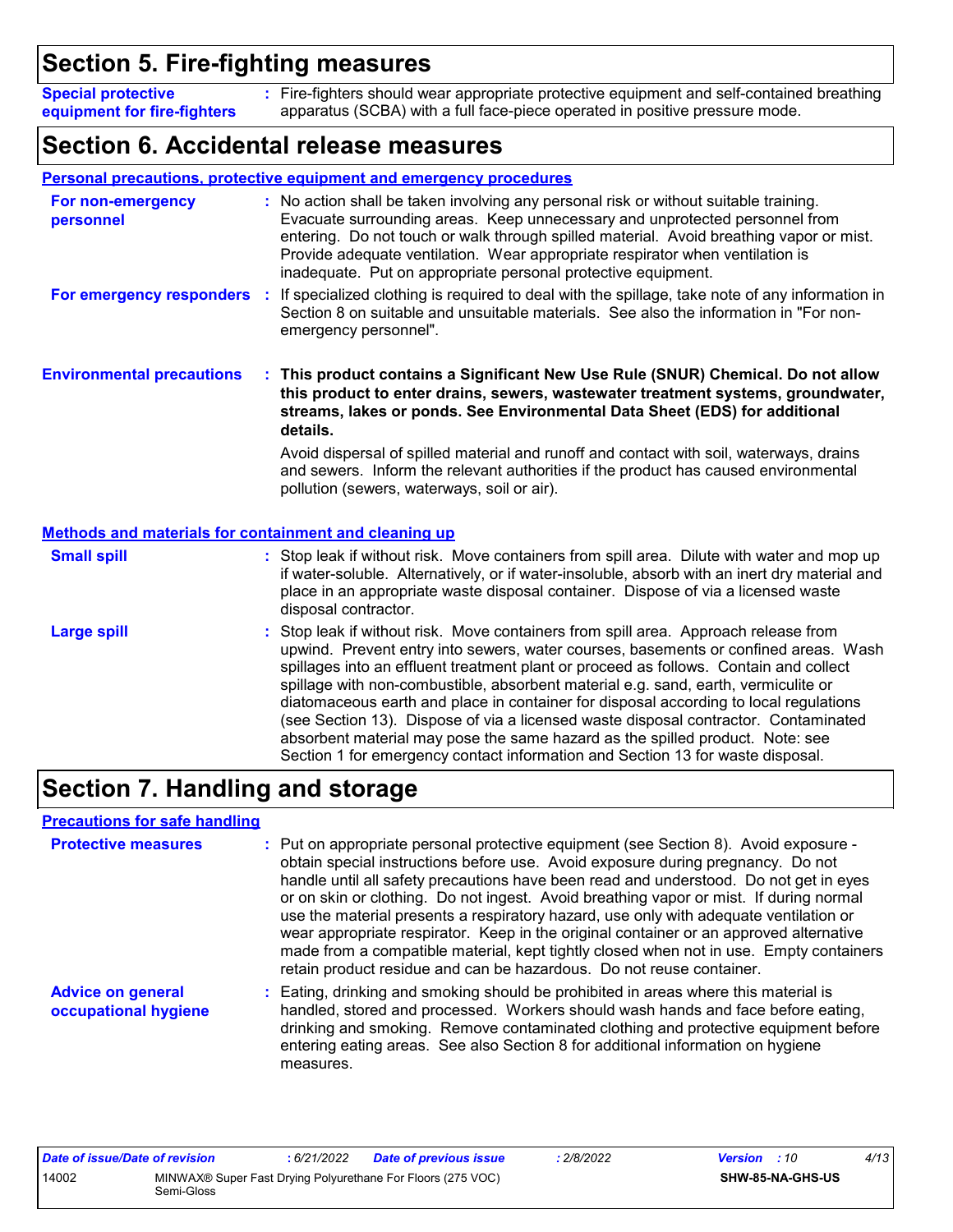# **Section 7. Handling and storage**

| <b>Conditions for safe storage,</b> | : Store in accordance with local regulations. Store in original container protected from                                                                                                                                                                                                                                                                                                                   |
|-------------------------------------|------------------------------------------------------------------------------------------------------------------------------------------------------------------------------------------------------------------------------------------------------------------------------------------------------------------------------------------------------------------------------------------------------------|
| including any                       | direct sunlight in a dry, cool and well-ventilated area, away from incompatible materials                                                                                                                                                                                                                                                                                                                  |
| <i>incompatibilities</i>            | (see Section 10) and food and drink. Store locked up. Keep container tightly closed<br>and sealed until ready for use. Containers that have been opened must be carefully<br>resealed and kept upright to prevent leakage. Do not store in unlabeled containers.<br>Use appropriate containment to avoid environmental contamination. See Section 10 for<br>incompatible materials before handling or use. |

# **Section 8. Exposure controls/personal protection**

### **Control parameters**

**Occupational exposure limits (OSHA United States)**

| <b>Ingredient name</b>        | CAS#       | <b>Exposure limits</b>                                                                                                                                                                                                                                                                                                                                                                                                                                                                                                                        |
|-------------------------------|------------|-----------------------------------------------------------------------------------------------------------------------------------------------------------------------------------------------------------------------------------------------------------------------------------------------------------------------------------------------------------------------------------------------------------------------------------------------------------------------------------------------------------------------------------------------|
| 2-Methoxymethylethoxypropanol | 34590-94-8 | ACGIH TLV (United States, 1/2021).<br>Absorbed through skin.<br>TWA: 100 ppm 8 hours.<br>TWA: 606 mg/m <sup>3</sup> 8 hours.<br>STEL: 150 ppm 15 minutes.<br>STEL: 909 mg/m <sup>3</sup> 15 minutes.<br>NIOSH REL (United States, 10/2020).<br>Absorbed through skin.<br>TWA: 100 ppm 10 hours.<br>TWA: 600 mg/m <sup>3</sup> 10 hours.<br>STEL: 150 ppm 15 minutes.<br>STEL: 900 mg/m <sup>3</sup> 15 minutes.<br>OSHA PEL (United States, 5/2018).<br>Absorbed through skin.<br>TWA: 100 ppm 8 hours.<br>TWA: $600 \text{ mg/m}^3$ 8 hours. |
| 1-Methyl-2-Pyrrolidone        | 872-50-4   | OARS WEEL (United States, 1/2021).<br>Absorbed through skin.<br>TWA: 15 ppm 8 hours.<br>STEL: 120 mg/m <sup>3</sup> 15 minutes.<br>STEL: 30 ppm 15 minutes.<br>TWA: 60 mg/m <sup>3</sup> 8 hours.                                                                                                                                                                                                                                                                                                                                             |

#### **Occupational exposure limits (Canada)**

| <b>Ingredient name</b>         |                                                                           | CAS#                          | <b>Exposure limits</b>                                                                                                                                                                                                                                                                                                                                                                                                                                                                                                                                                                                                                                            |
|--------------------------------|---------------------------------------------------------------------------|-------------------------------|-------------------------------------------------------------------------------------------------------------------------------------------------------------------------------------------------------------------------------------------------------------------------------------------------------------------------------------------------------------------------------------------------------------------------------------------------------------------------------------------------------------------------------------------------------------------------------------------------------------------------------------------------------------------|
|                                | Dipropylene glycol monomethyl ether                                       | 34590-94-8                    | CA Alberta Provincial (Canada, 6/2018).<br>Absorbed through skin.<br>8 hrs OEL: 100 ppm 8 hours.<br>15 min OEL: 909 mg/m <sup>3</sup> 15 minutes.<br>8 hrs OEL: 606 mg/m <sup>3</sup> 8 hours.<br>15 min OEL: 150 ppm 15 minutes.<br><b>CA British Columbia Provincial (Canada,</b><br>6/2021). Absorbed through skin.<br>TWA: 100 ppm 8 hours.<br>STEL: 150 ppm 15 minutes.<br>CA Quebec Provincial (Canada, 6/2021).<br>Absorbed through skin.<br>TWAEV: 100 ppm 8 hours.<br>TWAEV: 606 mg/m <sup>3</sup> 8 hours.<br>STEV: 150 ppm 15 minutes.<br>STEV: 909 mg/m <sup>3</sup> 15 minutes.<br>CA Ontario Provincial (Canada, 6/2019).<br>Absorbed through skin. |
| Date of issue/Date of revision | :6/21/2022                                                                | <b>Date of previous issue</b> | 5/13<br>: 2/8/2022<br><b>Version</b> : 10                                                                                                                                                                                                                                                                                                                                                                                                                                                                                                                                                                                                                         |
| 14002                          | MINWAX® Super Fast Drying Polyurethane For Floors (275 VOC)<br>Semi-Gloss |                               | SHW-85-NA-GHS-US                                                                                                                                                                                                                                                                                                                                                                                                                                                                                                                                                                                                                                                  |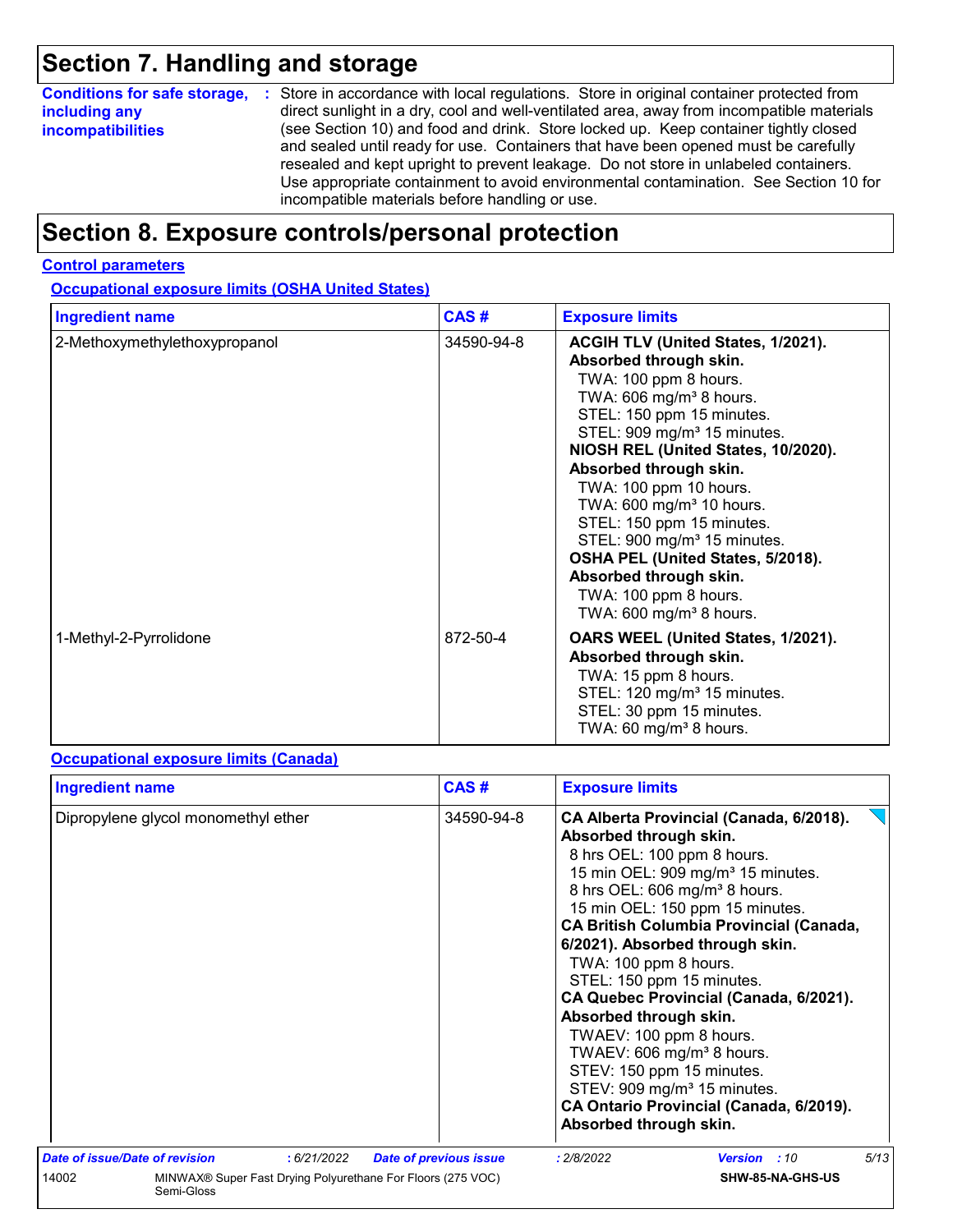# **Section 8. Exposure controls/personal protection**

|                      |          | STEL: 150 ppm 15 minutes.<br>TWA: 100 ppm 8 hours.<br><b>CA Saskatchewan Provincial (Canada,</b><br>7/2013). Absorbed through skin.<br>STEL: 150 ppm 15 minutes.<br>TWA: 100 ppm 8 hours. |
|----------------------|----------|-------------------------------------------------------------------------------------------------------------------------------------------------------------------------------------------|
| N-Methyl pyrrolidone | 872-50-4 | CA Ontario Provincial (Canada, 6/2019).<br>TWA: $400 \text{ mg/m}^3$ 8 hours.                                                                                                             |

### **Occupational exposure limits (Mexico)**

|                               | CAS#       | <b>Exposure limits</b>                                                                                              |
|-------------------------------|------------|---------------------------------------------------------------------------------------------------------------------|
| 2-Methoxymethylethoxypropanol | 34590-94-8 | NOM-010-STPS-2014 (Mexico, 4/2016).<br>Absorbed through skin.<br>TWA: 100 ppm 8 hours.<br>STEL: 150 ppm 15 minutes. |

| <b>Appropriate engineering</b><br><b>controls</b> |    | : If user operations generate dust, fumes, gas, vapor or mist, use process enclosures,<br>local exhaust ventilation or other engineering controls to keep worker exposure to<br>airborne contaminants below any recommended or statutory limits.                                                                                                                                                                                                                                                                                                                                                                     |
|---------------------------------------------------|----|----------------------------------------------------------------------------------------------------------------------------------------------------------------------------------------------------------------------------------------------------------------------------------------------------------------------------------------------------------------------------------------------------------------------------------------------------------------------------------------------------------------------------------------------------------------------------------------------------------------------|
| <b>Environmental exposure</b><br>controls         |    | This product contains a Significant New Use Rule (SNUR) Chemical. Do not allow<br>this product to enter drains, sewers, wastewater treatment systems, groundwater,<br>streams, lakes or ponds. See Environmental Data Sheet (EDS) for additional<br>details.                                                                                                                                                                                                                                                                                                                                                         |
|                                                   |    | Emissions from ventilation or work process equipment should be checked to ensure<br>they comply with the requirements of environmental protection legislation. In some<br>cases, fume scrubbers, filters or engineering modifications to the process equipment<br>will be necessary to reduce emissions to acceptable levels.                                                                                                                                                                                                                                                                                        |
| <b>Individual protection measures</b>             |    |                                                                                                                                                                                                                                                                                                                                                                                                                                                                                                                                                                                                                      |
| <b>Hygiene measures</b>                           |    | : Wash hands, forearms and face thoroughly after handling chemical products, before<br>eating, smoking and using the lavatory and at the end of the working period.<br>Appropriate techniques should be used to remove potentially contaminated clothing.<br>Wash contaminated clothing before reusing. Ensure that eyewash stations and safety<br>showers are close to the workstation location.                                                                                                                                                                                                                    |
| <b>Eye/face protection</b>                        |    | Safety eyewear complying with an approved standard should be used when a risk<br>assessment indicates this is necessary to avoid exposure to liquid splashes, mists,<br>gases or dusts. If contact is possible, the following protection should be worn, unless<br>the assessment indicates a higher degree of protection: safety glasses with side-<br>shields.                                                                                                                                                                                                                                                     |
| <b>Skin protection</b>                            |    |                                                                                                                                                                                                                                                                                                                                                                                                                                                                                                                                                                                                                      |
| <b>Hand protection</b>                            |    | Chemical-resistant, impervious gloves complying with an approved standard should be<br>worn at all times when handling chemical products if a risk assessment indicates this is<br>necessary. Considering the parameters specified by the glove manufacturer, check<br>during use that the gloves are still retaining their protective properties. It should be<br>noted that the time to breakthrough for any glove material may be different for different<br>glove manufacturers. In the case of mixtures, consisting of several substances, the<br>protection time of the gloves cannot be accurately estimated. |
| <b>Body protection</b>                            | ÷. | Personal protective equipment for the body should be selected based on the task being<br>performed and the risks involved and should be approved by a specialist before<br>handling this product.                                                                                                                                                                                                                                                                                                                                                                                                                    |
| <b>Other skin protection</b>                      |    | : Appropriate footwear and any additional skin protection measures should be selected<br>based on the task being performed and the risks involved and should be approved by a<br>specialist before handling this product.                                                                                                                                                                                                                                                                                                                                                                                            |

| Date of issue/Date of revision |            | 6/21/2022 | <b>Date of previous issue</b>                               | : 2/8/2022 | <b>Version</b> : 10 |                         | 6/13 |
|--------------------------------|------------|-----------|-------------------------------------------------------------|------------|---------------------|-------------------------|------|
| 14002                          | Semi-Gloss |           | MINWAX® Super Fast Drying Polyurethane For Floors (275 VOC) |            |                     | <b>SHW-85-NA-GHS-US</b> |      |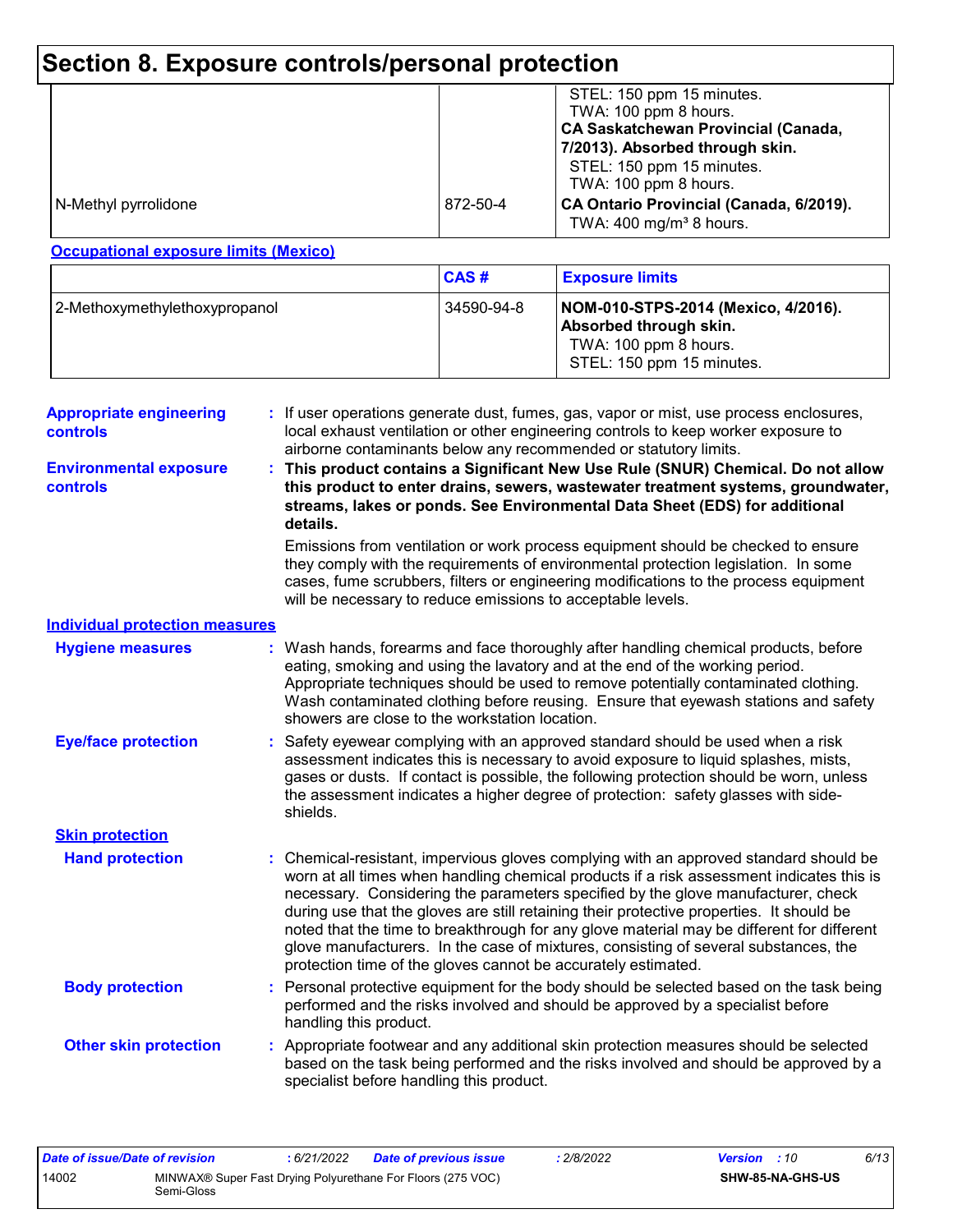### **Section 8. Exposure controls/personal protection**

### **Respiratory protection :**

: Based on the hazard and potential for exposure, select a respirator that meets the appropriate standard or certification. Respirators must be used according to a respiratory protection program to ensure proper fitting, training, and other important aspects of use.

# **Section 9. Physical and chemical properties**

The conditions of measurement of all properties are at standard temperature and pressure unless otherwise indicated.

| <b>Appearance</b>                                                 |                                                                |
|-------------------------------------------------------------------|----------------------------------------------------------------|
| <b>Physical state</b>                                             | $:$ Liquid.                                                    |
| Color                                                             | : Not available.                                               |
| Odor                                                              | : Not available.                                               |
| <b>Odor threshold</b>                                             | : Not available.                                               |
| рH                                                                | : 8                                                            |
| <b>Melting point/freezing point</b>                               | : Not available.                                               |
| <b>Boiling point, initial boiling</b><br>point, and boiling range | : $100^{\circ}$ C (212 $^{\circ}$ F)                           |
| <b>Flash point</b>                                                | : Closed cup: Not applicable.                                  |
| <b>Evaporation rate</b>                                           | $: 0.8$ (butyl acetate = 1)                                    |
| <b>Flammability</b>                                               | : Not available.                                               |
| Lower and upper explosion<br>limit/flammability limit             | $:$ Lower: 1.1%<br><b>Upper: 14%</b>                           |
| <b>Vapor pressure</b>                                             | : $2.3$ kPa (17.5 mm Hg)                                       |
| <b>Relative vapor density</b>                                     | : 1 [Air = 1]                                                  |
| <b>Relative density</b>                                           | : 1.01                                                         |
| <b>Solubility</b>                                                 | : Not available.                                               |
| <b>Partition coefficient: n-</b><br>octanol/water                 | : Not applicable.                                              |
| <b>Auto-ignition temperature</b>                                  | $:$ Not available.                                             |
| <b>Decomposition temperature</b>                                  | : Not available.                                               |
| <b>Viscosity</b>                                                  | Kinematic (40°C (104°F)): >20.5 mm <sup>2</sup> /s (>20.5 cSt) |
| <b>Molecular weight</b>                                           | Not applicable.                                                |
| <b>Aerosol product</b>                                            |                                                                |
| <b>Heat of combustion</b>                                         | : $2.802$ kJ/g                                                 |

## **Section 10. Stability and reactivity**

| <b>Reactivity</b>                            | : No specific test data related to reactivity available for this product or its ingredients. |
|----------------------------------------------|----------------------------------------------------------------------------------------------|
| <b>Chemical stability</b>                    | : The product is stable.                                                                     |
| <b>Possibility of hazardous</b><br>reactions | : Under normal conditions of storage and use, hazardous reactions will not occur.            |
| <b>Conditions to avoid</b>                   | : No specific data.                                                                          |
| <b>Incompatible materials</b>                | : No specific data.                                                                          |

| Date of issue/Date of revision                                                     |  | : 6/21/2022 | <b>Date of previous issue</b> | : 2/8/2022 | <b>Version</b> : 10 | 7/13 |
|------------------------------------------------------------------------------------|--|-------------|-------------------------------|------------|---------------------|------|
| 14002<br>MINWAX® Super Fast Drying Polyurethane For Floors (275 VOC)<br>Semi-Gloss |  |             | <b>SHW-85-NA-GHS-US</b>       |            |                     |      |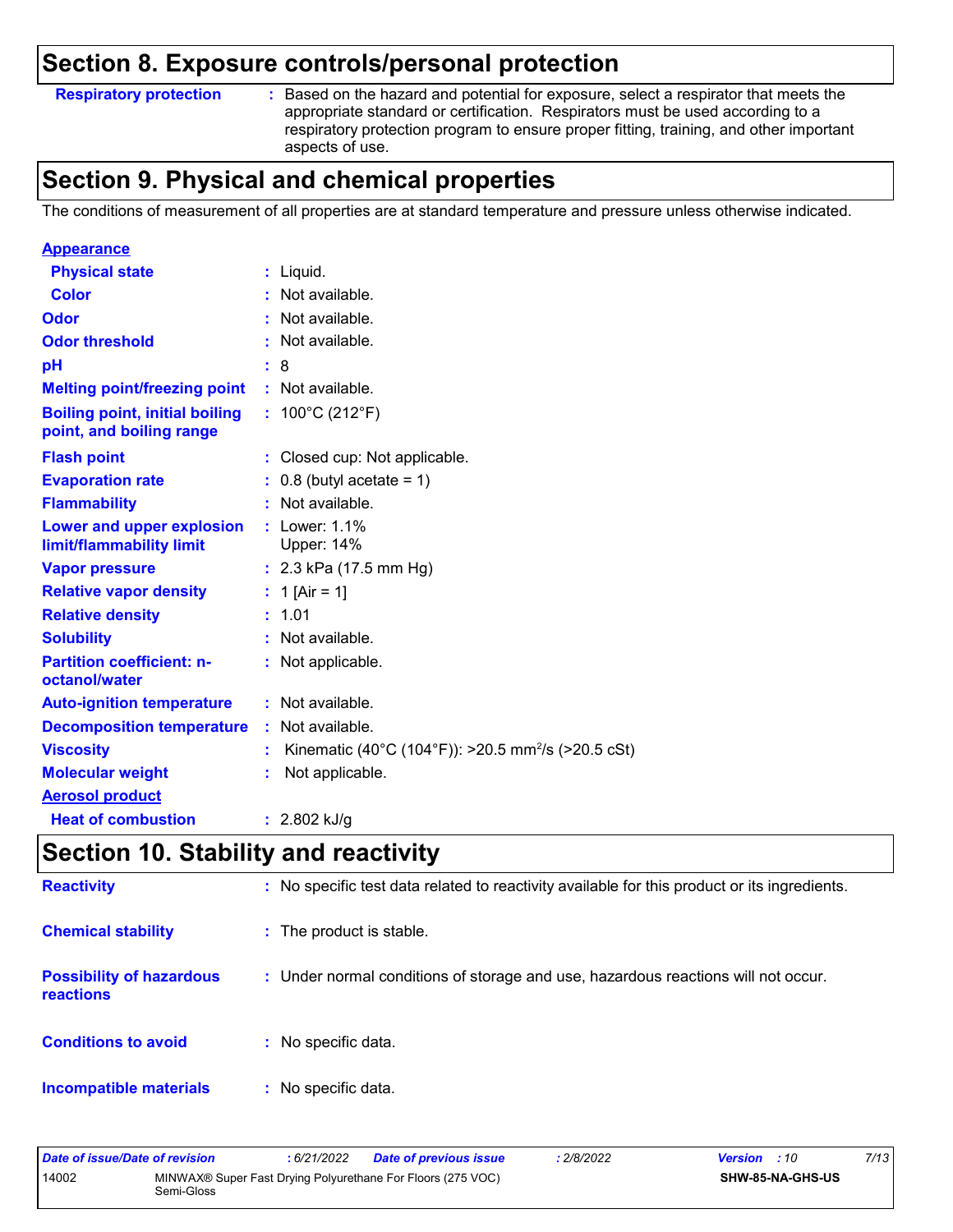# **Section 10. Stability and reactivity**

**Hazardous decomposition products**

Under normal conditions of storage and use, hazardous decomposition products should **:** not be produced.

### **Section 11. Toxicological information**

### **Information on toxicological effects**

### **Acute toxicity**

| <b>Product/ingredient name</b> | Result                   | <b>Species</b> | <b>Dose</b>          | <b>Exposure</b> |
|--------------------------------|--------------------------|----------------|----------------------|-----------------|
| 1-Methyl-2-Pyrrolidone         | LD50 Dermal<br>LD50 Oral | Rabbit<br>Rat  | 8 g/kg<br>3914 mg/kg |                 |

### **Irritation/Corrosion**

| <b>Product/ingredient name</b>                       | <b>Result</b>            | <b>Species</b> | <b>Score</b> | <b>Exposure</b>  | <b>Observation</b> |
|------------------------------------------------------|--------------------------|----------------|--------------|------------------|--------------------|
| 2-Methoxymethylethoxypropanol   Eyes - Mild irritant |                          | Human          |              | 8 mg             |                    |
|                                                      | Eyes - Mild irritant     | Rabbit         |              | 24 hours 500     |                    |
|                                                      |                          |                |              | l mg             |                    |
|                                                      | Skin - Mild irritant     | Rabbit         |              | 500 mg           |                    |
| 1-Methyl-2-Pyrrolidone                               | Eyes - Moderate irritant | Rabbit         |              | $100 \text{ mg}$ |                    |

#### **Sensitization**

Not available.

#### **Mutagenicity**

Not available.

### **Carcinogenicity**

Not available.

#### **Reproductive toxicity**

Not available.

### **Teratogenicity**

Not available.

#### **Specific target organ toxicity (single exposure)**

| <b>Name</b>            | <b>Category</b> | <b>Route of</b><br><b>exposure</b> | <b>Target organs</b>                      |
|------------------------|-----------------|------------------------------------|-------------------------------------------|
| 1-Methyl-2-Pyrrolidone | Category 3      |                                    | Respiratory tract_<br><b>l</b> irritation |

**Specific target organ toxicity (repeated exposure)**

Not available.

#### **Aspiration hazard**

Not available.

#### **Information on the likely routes of exposure :** Not available.

| <b>Potential acute health effects</b> |                                                     |
|---------------------------------------|-----------------------------------------------------|
| <b>Eye contact</b>                    | : No known significant effects or critical hazards. |
| <b>Inhalation</b>                     | : No known significant effects or critical hazards. |
| <b>Skin contact</b>                   | : No known significant effects or critical hazards. |
| <b>Ingestion</b>                      | : No known significant effects or critical hazards. |

| Date of issue/Date of revision |            | : 6/21/2022 | <b>Date of previous issue</b>                               | : 2/8/2022 | <b>Version</b> : 10 |                         | 8/13 |
|--------------------------------|------------|-------------|-------------------------------------------------------------|------------|---------------------|-------------------------|------|
| 14002                          | Semi-Gloss |             | MINWAX® Super Fast Drying Polyurethane For Floors (275 VOC) |            |                     | <b>SHW-85-NA-GHS-US</b> |      |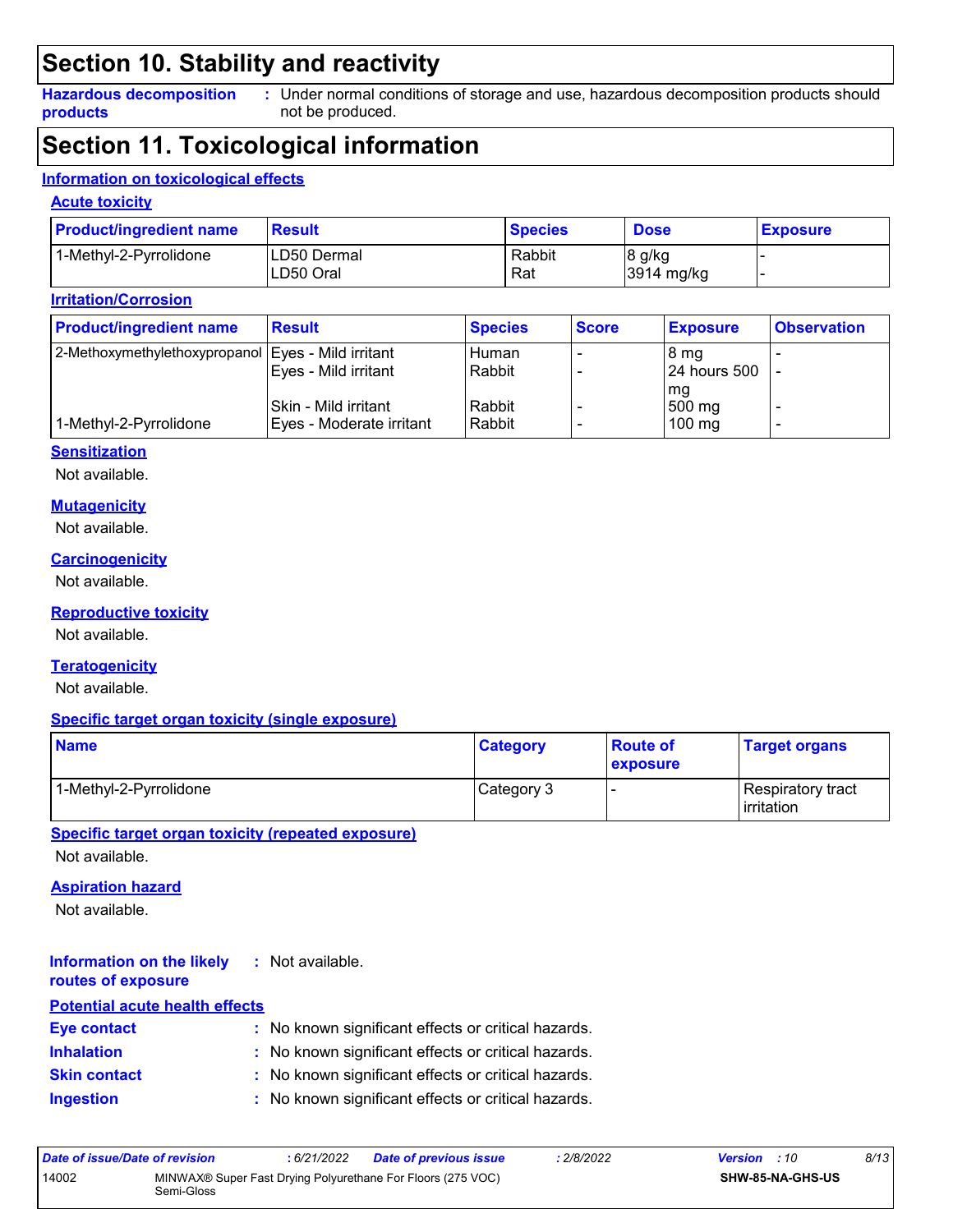# **Section 11. Toxicological information**

|                     | <b>Symptoms related to the physical, chemical and toxicological characteristics</b>                                         |
|---------------------|-----------------------------------------------------------------------------------------------------------------------------|
| <b>Eye contact</b>  | $\therefore$ No specific data.                                                                                              |
| <b>Inhalation</b>   | : Adverse symptoms may include the following:<br>reduced fetal weight<br>increase in fetal deaths<br>skeletal malformations |
| <b>Skin contact</b> | : Adverse symptoms may include the following:<br>reduced fetal weight<br>increase in fetal deaths<br>skeletal malformations |
| <b>Ingestion</b>    | : Adverse symptoms may include the following:<br>reduced fetal weight<br>increase in fetal deaths<br>skeletal malformations |

|                                                   | Delayed and immediate effects and also chronic effects from short and long term exposure |
|---------------------------------------------------|------------------------------------------------------------------------------------------|
| <b>Short term exposure</b>                        |                                                                                          |
| <b>Potential immediate</b><br><b>effects</b>      | : Not available.                                                                         |
| <b>Potential delayed effects : Not available.</b> |                                                                                          |
| <b>Long term exposure</b>                         |                                                                                          |
| <b>Potential immediate</b><br><b>effects</b>      | : Not available.                                                                         |
| <b>Potential delayed effects : Not available.</b> |                                                                                          |
| <b>Potential chronic health effects</b>           |                                                                                          |
| Not available.                                    |                                                                                          |
| <b>General</b>                                    | : No known significant effects or critical hazards.                                      |
| <b>Carcinogenicity</b>                            | : No known significant effects or critical hazards.                                      |
| <b>Mutagenicity</b>                               | : No known significant effects or critical hazards.                                      |
| <b>Teratogenicity</b>                             | : May damage the unborn child.                                                           |
| <b>Developmental effects</b>                      | : No known significant effects or critical hazards.                                      |
| <b>Fertility effects</b>                          | : No known significant effects or critical hazards.                                      |

### **Numerical measures of toxicity**

### Oral 107734.68 mg/kg **Route ATE value Acute toxicity estimates**

# **Section 12. Ecological information**

### **Toxicity**

| <b>Product/ingredient name</b> | <b>Result</b>                   | <b>Species</b>             | <b>Exposure</b> |
|--------------------------------|---------------------------------|----------------------------|-----------------|
| 1-Methyl-2-Pyrrolidone         | Acute LC50 1.23 ppm Fresh water | Daphnia - Daphnia magna    | I 48 hours      |
|                                | Acute LC50 832 ppm Fresh water  | Fish - Lepomis macrochirus | 96 hours        |

### **Persistence and degradability**

| Date of issue/Date of revision |            | : 6/21/2022 | <b>Date of previous issue</b>                               | 2/8/2022 | <b>Version</b> : 10 |                         | 9/13 |
|--------------------------------|------------|-------------|-------------------------------------------------------------|----------|---------------------|-------------------------|------|
| 14002                          | Semi-Gloss |             | MINWAX® Super Fast Drying Polyurethane For Floors (275 VOC) |          |                     | <b>SHW-85-NA-GHS-US</b> |      |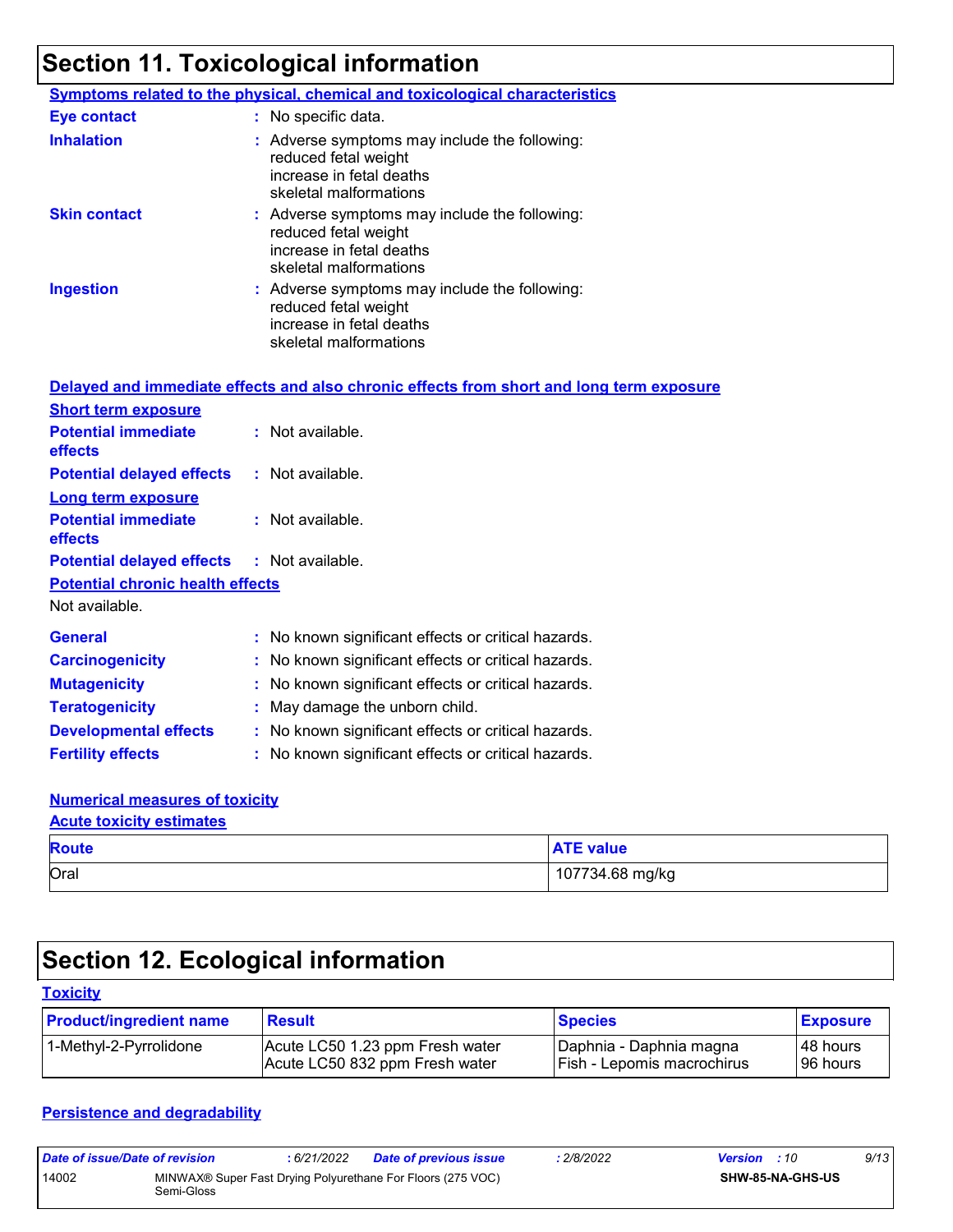# **Section 12. Ecological information**

Not available.

#### **Bioaccumulative potential**

Not available.

| <u>Mobility in soil</u>                                 |                  |
|---------------------------------------------------------|------------------|
| <b>Soil/water partition</b><br><b>coefficient (Koc)</b> | : Not available. |

### **Section 13. Disposal considerations**

The generation of waste should be avoided or minimized wherever possible. Disposal **Disposal methods : This product contains a Significant New Use Rule (SNUR) Chemical. Do not allow this product to enter drains, sewers, wastewater treatment systems, groundwater, streams, lakes or ponds. See Environmental Data Sheet (EDS) for additional details.**

of this product, solutions and any by-products should at all times comply with the requirements of environmental protection and waste disposal legislation and any regional local authority requirements. Dispose of surplus and non-recyclable products via a licensed waste disposal contractor. Waste should not be disposed of untreated to the sewer unless fully compliant with the requirements of all authorities with jurisdiction. Waste packaging should be recycled. Incineration or landfill should only be considered when recycling is not feasible. This material and its container must be disposed of in a safe way. Care should be taken when handling emptied containers that have not been cleaned or rinsed out. Empty containers or liners may retain some product residues. Avoid dispersal of spilled material and runoff and contact with soil, waterways, drains and sewers.

### **Section 14. Transport information**

|                                       | <b>DOT</b><br><b>Classification</b>                                       | <b>TDG</b><br><b>Classification</b> | <b>Mexico</b><br><b>Classification</b> | <b>IATA</b>    | <b>IMDG</b>           |
|---------------------------------------|---------------------------------------------------------------------------|-------------------------------------|----------------------------------------|----------------|-----------------------|
| <b>UN number</b>                      | Not regulated.                                                            | Not regulated.                      | Not regulated.                         | Not regulated. | Not regulated.        |
| <b>UN proper</b><br>shipping name     | ٠                                                                         | ٠                                   |                                        |                |                       |
| <b>Transport</b><br>hazard class(es)  |                                                                           | ۰                                   |                                        |                |                       |
| <b>Packing group</b>                  | $\blacksquare$                                                            | $\blacksquare$                      |                                        | $\blacksquare$ |                       |
| <b>Environmental</b><br>hazards       | No.                                                                       | No.                                 | No.                                    | No.            | No.                   |
| <b>Additional</b><br>information      |                                                                           | ٠                                   |                                        |                |                       |
| <b>Date of issue/Date of revision</b> | : 6/21/2022                                                               | <b>Date of previous issue</b>       | : 2/8/2022                             |                | 10/13<br>Version : 10 |
| 14002                                 | MINWAX® Super Fast Drying Polyurethane For Floors (275 VOC)<br>Semi-Gloss |                                     |                                        |                | SHW-85-NA-GHS-US      |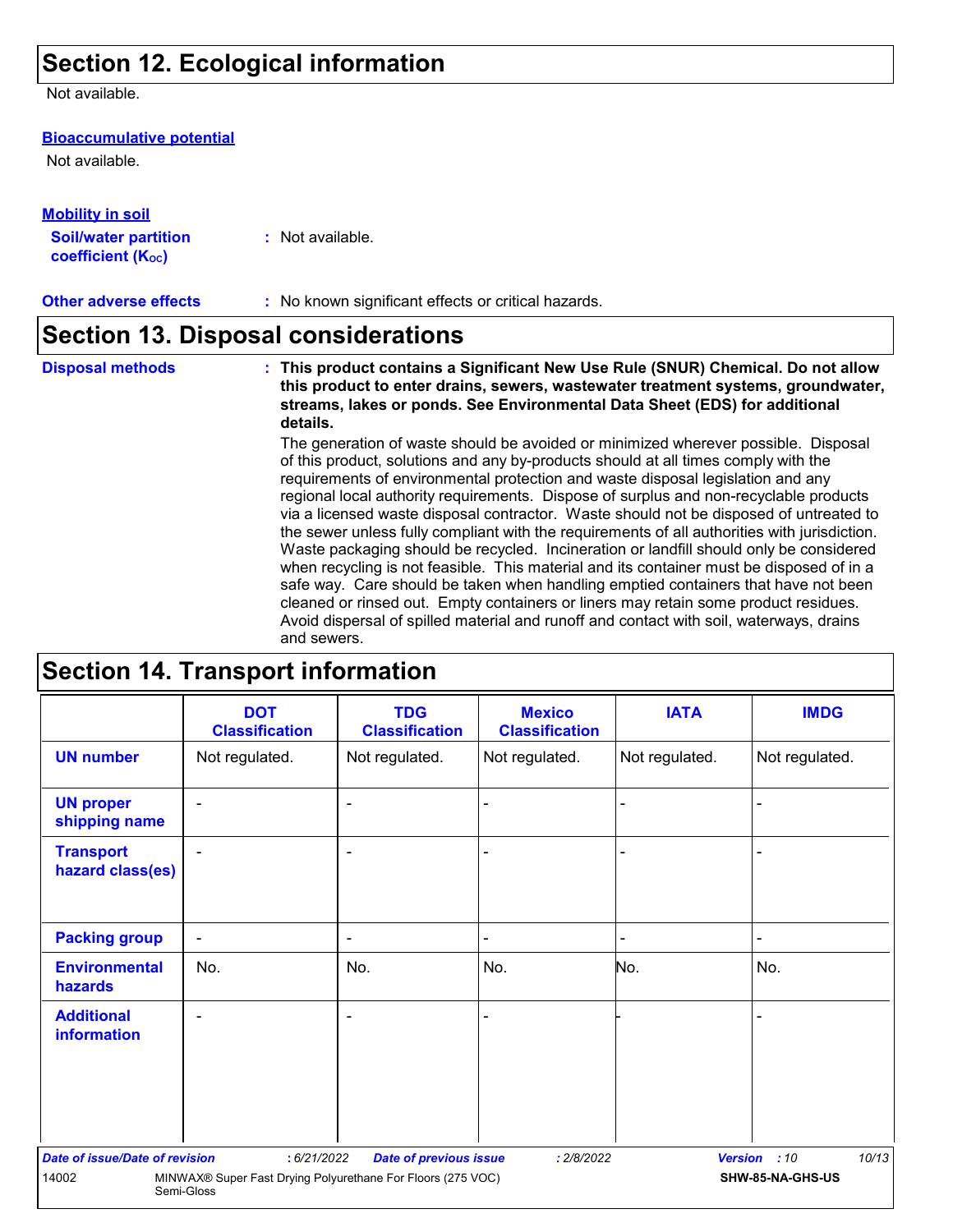| <b>Section 14. Transport information</b>                                                                                                                                                                                                                                                                                                                                                                                                                                                                                                                                                                                                                                                                                     |  |                      |                             |                  |  |  |  |
|------------------------------------------------------------------------------------------------------------------------------------------------------------------------------------------------------------------------------------------------------------------------------------------------------------------------------------------------------------------------------------------------------------------------------------------------------------------------------------------------------------------------------------------------------------------------------------------------------------------------------------------------------------------------------------------------------------------------------|--|----------------------|-----------------------------|------------------|--|--|--|
|                                                                                                                                                                                                                                                                                                                                                                                                                                                                                                                                                                                                                                                                                                                              |  |                      |                             |                  |  |  |  |
| <b>Special precautions for user :</b><br>Multi-modal shipping descriptions are provided for informational purposes and do not<br>consider container sizes. The presence of a shipping description for a particular<br>mode of transport (sea, air, etc.), does not indicate that the product is packaged<br>suitably for that mode of transport. All packaging must be reviewed for suitability<br>prior to shipment, and compliance with the applicable regulations is the sole<br>responsibility of the person offering the product for transport. People loading and<br>unloading dangerous goods must be trained on all of the risks deriving from the<br>substances and on all actions in case of emergency situations. |  |                      |                             |                  |  |  |  |
| <b>Transport in bulk according</b><br>to IMO instruments                                                                                                                                                                                                                                                                                                                                                                                                                                                                                                                                                                                                                                                                     |  | Not available.<br>÷. |                             |                  |  |  |  |
|                                                                                                                                                                                                                                                                                                                                                                                                                                                                                                                                                                                                                                                                                                                              |  |                      | <b>Proper shipping name</b> | : Not available. |  |  |  |

# **Section 15. Regulatory information**

**U.S. Federal regulations : TSCA 5(a)2 proposed significant new use rules**: 1-Methyl-2-Pyrrolidone; 5-Chloro-2-methylisothiazolinone; 2-Methyl-4-isothiazolin-3-one

**TSCA 5(a)2 final significant new use rules**: Chlorodiazocarboxylate

This product contains a Significant New Use Rule (SNUR) Chemical. Do not allow this List name Chemical name Notes United States - TSCA 5(a) Chlorodiazocarboxylate 2 - Final significant new use rules

product to enter drains, sewers, wastewater treatment systems, groundwater, streams, lakes or ponds. See Environmental Data Sheet (EDS) for additional details.

### **SARA 313**

SARA 313 (40 CFR 372.45) supplier notification can be found on the Environmental Data Sheet.

### **California Prop. 65**

WARNING: This product contains chemicals known to the State of California to cause cancer and birth defects or other reproductive harm.

### **International regulations**

| <b>International lists</b> | : Australia inventory (AIIC): Not determined.                |
|----------------------------|--------------------------------------------------------------|
|                            | China inventory (IECSC): Not determined.                     |
|                            | Japan inventory (CSCL): Not determined.                      |
|                            | Japan inventory (ISHL): Not determined.                      |
|                            | Korea inventory (KECI): Not determined.                      |
|                            | New Zealand Inventory of Chemicals (NZIoC): Not determined.  |
|                            | Philippines inventory (PICCS): Not determined.               |
|                            | Taiwan Chemical Substances Inventory (TCSI): Not determined. |
|                            | Thailand inventory: Not determined.                          |
|                            | Turkey inventory: Not determined.                            |
|                            | Vietnam inventory: Not determined.                           |

ਹ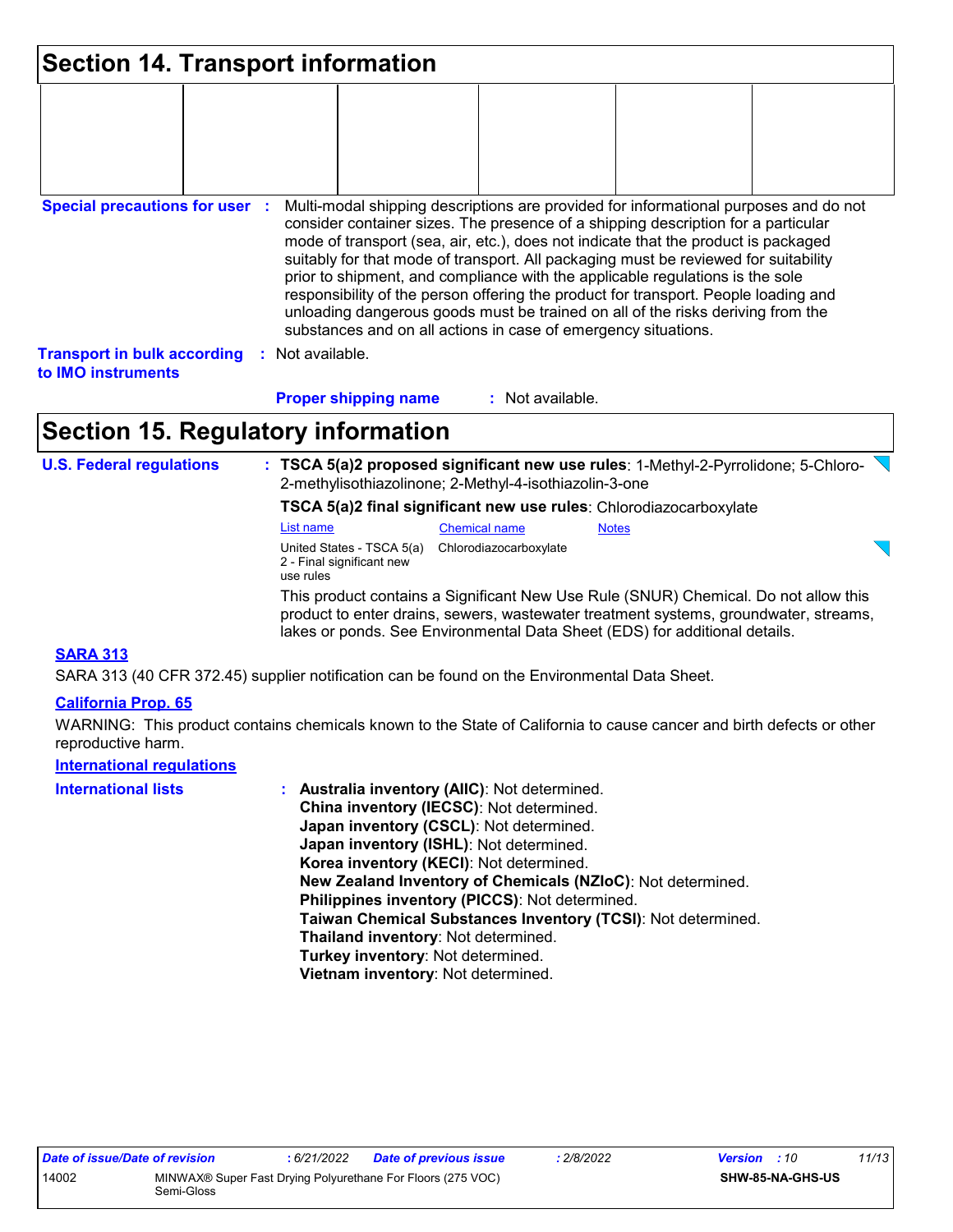# **Section 16. Other information**

**Hazardous Material Information System (U.S.A.)**



**The customer is responsible for determining the PPE code for this material. For more information on HMIS® Personal Protective Equipment (PPE) codes, consult the HMIS® Implementation Manual.**

**Caution: HMIS® ratings are based on a 0-4 rating scale, with 0 representing minimal hazards or risks, and 4 representing significant hazards or risks. Although HMIS® ratings and the associated label are not required on SDSs or products leaving a facility under 29 CFR 1910.1200, the preparer may choose to provide them. HMIS® ratings are to be used with a fully implemented HMIS® program. HMIS® is a registered trademark and service mark of the American Coatings Association, Inc.**

**Procedure used to derive the classification**

| <b>Classification</b><br>TOXIC TO REPRODUCTION - Category 1B<br>Calculation method |  |                                                                                                                                                                                                                                                                                                                                                                                                                                                                                                                                                                                                                     | <b>Justification</b> |  |  |
|------------------------------------------------------------------------------------|--|---------------------------------------------------------------------------------------------------------------------------------------------------------------------------------------------------------------------------------------------------------------------------------------------------------------------------------------------------------------------------------------------------------------------------------------------------------------------------------------------------------------------------------------------------------------------------------------------------------------------|----------------------|--|--|
|                                                                                    |  |                                                                                                                                                                                                                                                                                                                                                                                                                                                                                                                                                                                                                     |                      |  |  |
| <b>History</b>                                                                     |  |                                                                                                                                                                                                                                                                                                                                                                                                                                                                                                                                                                                                                     |                      |  |  |
| <b>Date of printing</b>                                                            |  | : 6/21/2022                                                                                                                                                                                                                                                                                                                                                                                                                                                                                                                                                                                                         |                      |  |  |
| Date of issue/Date of<br>revision                                                  |  | : 6/21/2022                                                                                                                                                                                                                                                                                                                                                                                                                                                                                                                                                                                                         |                      |  |  |
| Date of previous issue                                                             |  | : 2/8/2022                                                                                                                                                                                                                                                                                                                                                                                                                                                                                                                                                                                                          |                      |  |  |
| <b>Version</b>                                                                     |  | : 10                                                                                                                                                                                                                                                                                                                                                                                                                                                                                                                                                                                                                |                      |  |  |
| <b>Key to abbreviations</b>                                                        |  | $\therefore$ ATE = Acute Toxicity Estimate<br>BCF = Bioconcentration Factor<br>GHS = Globally Harmonized System of Classification and Labelling of Chemicals<br>IATA = International Air Transport Association<br>IBC = Intermediate Bulk Container<br><b>IMDG = International Maritime Dangerous Goods</b><br>LogPow = logarithm of the octanol/water partition coefficient<br>MARPOL = International Convention for the Prevention of Pollution From Ships, 1973<br>as modified by the Protocol of 1978. ("Marpol" = marine pollution)<br>$N/A = Not available$<br>SGG = Segregation Group<br>UN = United Nations |                      |  |  |

**Indicates information that has changed from previously issued version.**

### **Notice to reader**

**It is recommended that each customer or recipient of this Safety Data Sheet (SDS) study it carefully and consult resources, as necessary or appropriate, to become aware of and understand the data contained in this SDS and any hazards associated with the product. This information is provided in good faith and believed to be accurate as of the effective date herein. However, no warranty, express or implied, is given. The information presented here applies only to the product as shipped. The addition of any material can change the composition, hazards and risks of the product. Products shall not be repackaged, modified, or tinted except as specifically instructed by the manufacturer, including but not limited to the incorporation of products not specified by the manufacturer, or the use or addition of products in proportions not specified by the manufacturer. Regulatory requirements are subject to change and may differ between various locations and jurisdictions. The customer/buyer/user is responsible to ensure that his activities comply with all country, federal, state, provincial or local laws. The conditions for use of the product are not under the control of the manufacturer; the customer/buyer/user is responsible to determine the conditions necessary for the safe use of this product. The customer/buyer/user should not use the product for any purpose other than the purpose shown in the applicable section of this SDS without first referring to the supplier and obtaining written handling instructions. Due to the proliferation of sources for information such as manufacturer-specific SDS, the manufacturer cannot be responsible for SDSs** 

| Date of issue/Date of revision |            | : 6/21/2022 | <b>Date of previous issue</b>                               | : 2/8/2022 | <b>Version</b> : 10 |                  | 12/13 |
|--------------------------------|------------|-------------|-------------------------------------------------------------|------------|---------------------|------------------|-------|
| 14002                          | Semi-Gloss |             | MINWAX® Super Fast Drying Polyurethane For Floors (275 VOC) |            |                     | SHW-85-NA-GHS-US |       |